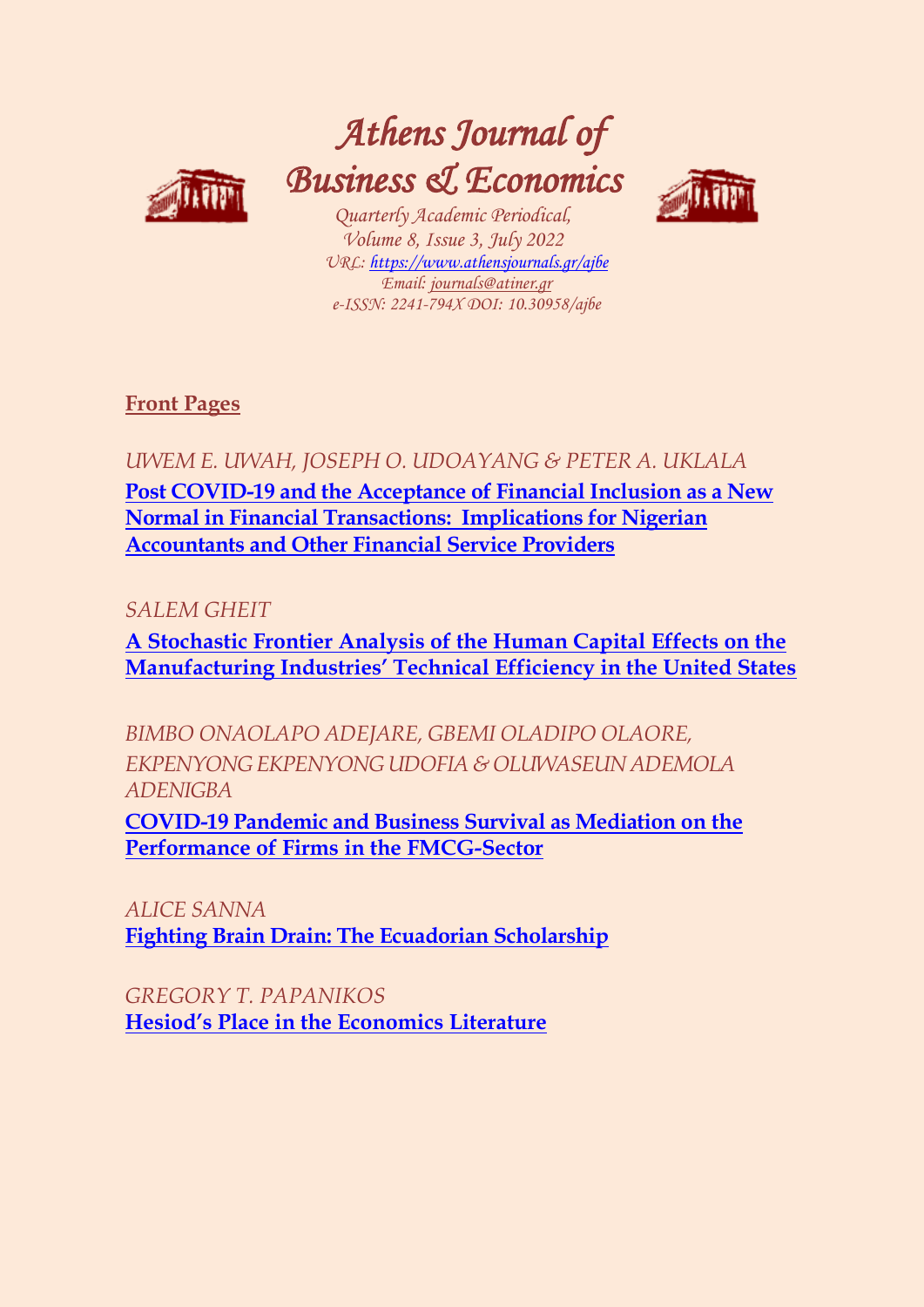# Athens Journal of Business & Economics

Published by the Athens Institute for Education and Research (ATINER)

# Editors

- Dr. Gregory T. Papanikos, President of ATINER and Honorary Professor of Economics, University of Stirling, U.K.
- Dr. Nicholas Marudas, Head, Accounting Unit, ATINER & Associate Professor, Mercer University, USA.
- Dr. Stavroula Malla, Academic Member, ATINER & Associate Professor, University of Lethbridge Canada.
- Dr. Peter Yannopoulos, Vice President of Global Communications, ATINER & Professor, Brock University, Canada.

## Editorial & Reviewers' Board

https://www.athensjournals.gr/ajbe/eb

## Administration of the Journal

1. Vice President of Publications: Dr Zoe Boutsioli

- 2. General Managing Editor of all ATINER's Publications: Ms. Afrodete Papanikou
- 3. ICT Managing Editor of all ATINER's Publications: Mr. Kostas Spyropoulos

4. Managing Editor of this Journal: Ms. Victoria McKinley Bigelow

#### 

ATINER is an Athens-based World Association of Academics and Researchers based in Athens. ATINER is an independent and non-profit Association with a Mission to become a forum where Academics and Researchers from all over the world can meet in Athens, exchange ideas on their research and discuss future developments in their disciplines, as well as engage with professionals from other fields. Athens was chosen because of its long history of academic gatherings, which go back thousands of years to Plato's Academy and Aristotle's Lyceum. Both these historic places are within walking distance from ATINER's downtown offices. Since antiquity, Athens was an open city. In the words of Pericles, Athens"...is open to the world, we never expel a foreigner from learning or seeing". ("Pericles' Funeral Oration", in Thucydides, The History of the Peloponnesian War). It is ATINER's mission to revive the glory of Ancient Athens by inviting the World Academic Community to the city, to learn from each other in an environment of freedom and respect for other people's opinions and beliefs. After all, the free expression of one's opinion formed the basis for the development of democracy, and Athens was its cradle. As it turned out, the Golden Age of Athens was in fact, the Golden Age of the Western Civilization. Education and (Re)searching for the 'truth' are the pillars of any free (democratic) society. This is the reason why Education and Research are the two core words in ATINER's name.

The Athens Journal of Business & Economics (AJBE) is an Open Access quarterly doubleblind peer reviewed journal and considers papers from all areas of business and economics, including papers on accounting, finance, management, marketing, organization etc. The AJBE welcomes theoretical (including methodological), empirical (including case-studies) and policy (i.e., descriptive and non-analytical) papers. Given the mission of ATINER, the AJBE will also consider papers which emphasize country-related studies both at the business and the national economy level as well as economic history, history of economic thought and philosophy of economics papers. All papers are subject to ATINER's Publication Ethical Policy and Statement.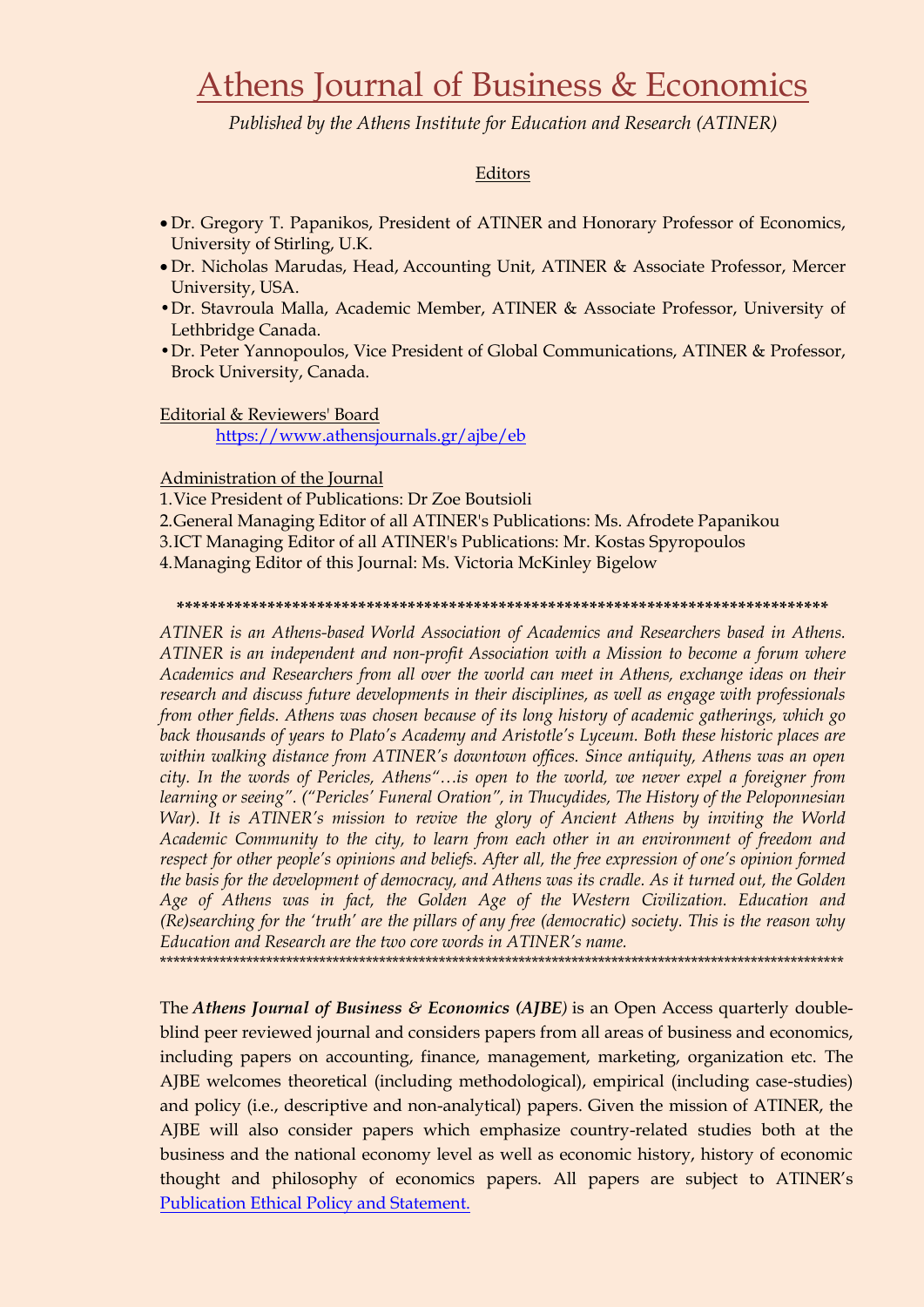| The Athens Journal of Business & Economics |
|--------------------------------------------|
| ISSN NUMBER: 2241-794X-DOI: 10.30958/ajbe  |
| Volume8, Issue 3, July 2022                |
| Download the entire issue (PDF)            |

| <b>Front Pages</b> | $1-V111$ |
|--------------------|----------|
|--------------------|----------|

| Post COVID-19 and the Acceptance of Financial               | 193. |
|-------------------------------------------------------------|------|
| <b>Inclusion as a New Normal in Financial Transactions:</b> |      |
| <b>Implications for Nigerian Accountants and Other</b>      |      |
| <b>Financial Service Providers</b>                          |      |
| Uwem E. Uwah, Joseph O. Udoayang & Peter A. Uklala          |      |

| A Stochastic Frontier Analysis of the Human Capital       | 215 |
|-----------------------------------------------------------|-----|
| <b>Effects on the Manufacturing Industries' Technical</b> |     |
| <b>Efficiency in the United States</b>                    |     |

*Salem Gheit* 

| <b>COVID-19 Pandemic and Business Survival as Mediation</b> | - 239 |
|-------------------------------------------------------------|-------|
| on the Performance of Firms in the FMCG-Sector              |       |

*Bimbo Onaolapo Adejare, Gbemi Oladipo Olaore, Ekpenyong Ekpenyong Udofia & Oluwaseun Ademola Adenigba*

| <b>Fighting Brain Drain: The Ecuadorian Scholarship</b> | 261 |
|---------------------------------------------------------|-----|
| Alice Sanna                                             |     |
|                                                         |     |
| <b>Hesiod's Place in the Economics Literature</b>       | 277 |

*Gregory T. Papanikos*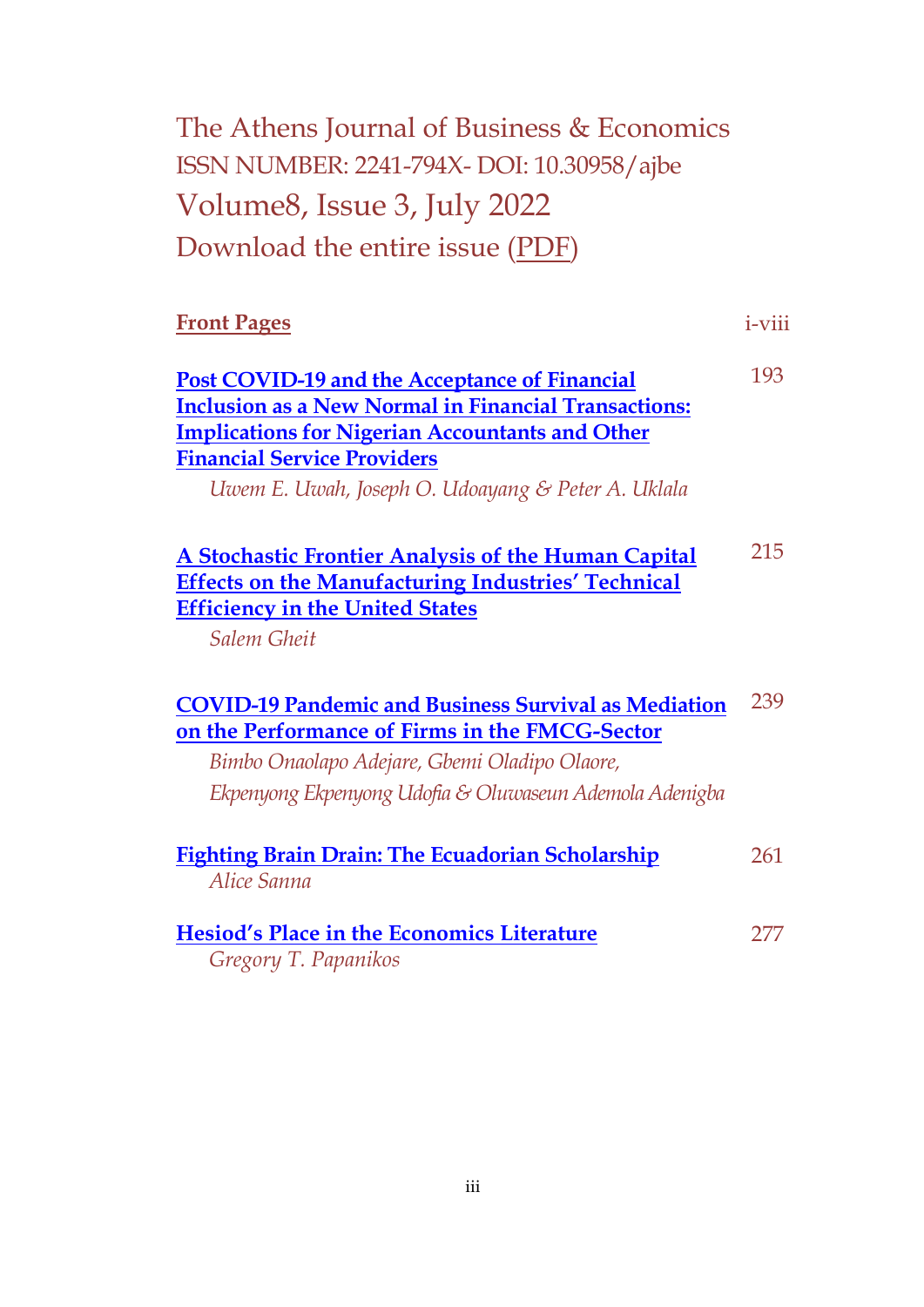# **Athens Journal of Business & Economics Editorial and Reviewers' Board**

#### **Editor**

**Dr. Gregory T. Papanikos**, Honorary Professor, University of Stirling, UK & President of ATINER.

#### **Co-Editors**

- **Dr. Stavroula Malla**, Academic Member, ATINER & Associate Professor, University of Lethbridge Canada.
- **Dr. Nicholas Marudas,** Head, Accounting Unit, ATINER & Associate Professor, Mercer University, USA.
- **Dr. Christos Sakellariou**, Vice President of Administration and Finance, ATINER & Associate Professor of Economics, Nanyang Technological University, Singapore.
- **Dr. Henry Thompson**, Head, Economics Unit, ATINER & Emeritus Professor, Auburn University, USA.
- **Dr. Peter Yannopoulos**, Professor, Brock University, Canada & Vice President of Global Communications, ATINER.

#### **Editorial Board**

• Dr. Panagiotis Petratos, Vice President of ICT, ATINER & Professor, Department of Computer Information Systems, California State University (Stanislaus), USA.

• Dr. Michael P. Malloy, Director, [Business & Law Research Division,](http://www.atiner.gr/BLRD.htm) ATINER & Distinguished Professor of Law, University of the Pacific, USA.

• Dr. Peter Koveos, Head, [Accounting & Finance Research Unit,](http://www.atiner.gr/docs/ACCOUNTING_UNIT.htm) ATINER & Professor of Finance, Syracuse University, USA.

• Dr. Sharon Claire Bolton, Head, [Management Research Unit,](http://www.atiner.gr/management) ATINER & Professor, The Management School, University of Stirling, Scotland.

• Dr. Cleopatra Veloutsou, Head, [Marketing Research Unit,](http://www.atiner.gr/marketing) ATINER & Professor of Brand Management, University of Glasgow.

• Dr. John Thanopoulos, Professor of International Business (IB), and Dean, Business and Economics, IST College & Emeritus Professor, University of Piraeus, Greece.

• Dr. Elyas Elyasiani, Professor Finance and Economics, Fox School of Business and Management, Temple University, USA.

• Dr. Eduardo Segarra, Academic Member, ATINER & Professor, Department of Agricultural & Applied Economics, Texas Tech University, USA.

• Dr. Samuel Seaman, Academic Member, ATINER & Professor of Decision Sciences, Graziadio School of Business and Management, Pepperdine University, USA.

• Dr. Hercules Haralambides, Academic Member, ATINER & Professor of Maritime Economics and Logistics, Department of Econometrics, Erasmus University Rotterdam, The Netherlands.

• Dr. Steven Dellaportas, Academic Member, ATINER & Professor of Accounting, RMIT (Royal Melbourne Institute of Technology) University, Australia.

• Dr. George V. Priovolos, Professor, Iona College, USA.

• Dr. George Saridakis, Director of Doctoral Programmes, Kingston Business School, Kingston University & Professor of Small Business and Entrepreneurship, Kingston Hill, Kingston Upon Thames, UK.

- Dr. Liliana Costa, Tutor, Department of Communication and Art, University of Aveiro, Portugal.
- Dr. Gilles Chemla, Academic Member, ATINER & Professor, Imperial College Business School, UK.
- Dr. Nathalie Homlong, Associate Professor, University College Volda, Norway.
- Dr. Tatyana Boikova, Associate Professor, Business Administration Department, Baltic International Academy, Latvia.
- Dr. Zubin Sethna, Associate Professor of Entrepreneurial Marketing, Regent's University London, UK.

• **General Managing Editor of all ATINER's Publications:** Ms. Afrodete Papanikou

• **ICT Managing Editor of all ATINER's Publications:** Mr. Kostas Spyropoulos

• Managing Editor of this Journal: Ms. Victoria McKinley Bigelow [\(bio\)](https://atiner.gr/bio/Victoria-Bigelow.pdf)

**Reviewers' Board** [Click Here](http://www.athensjournals.gr/ajberb)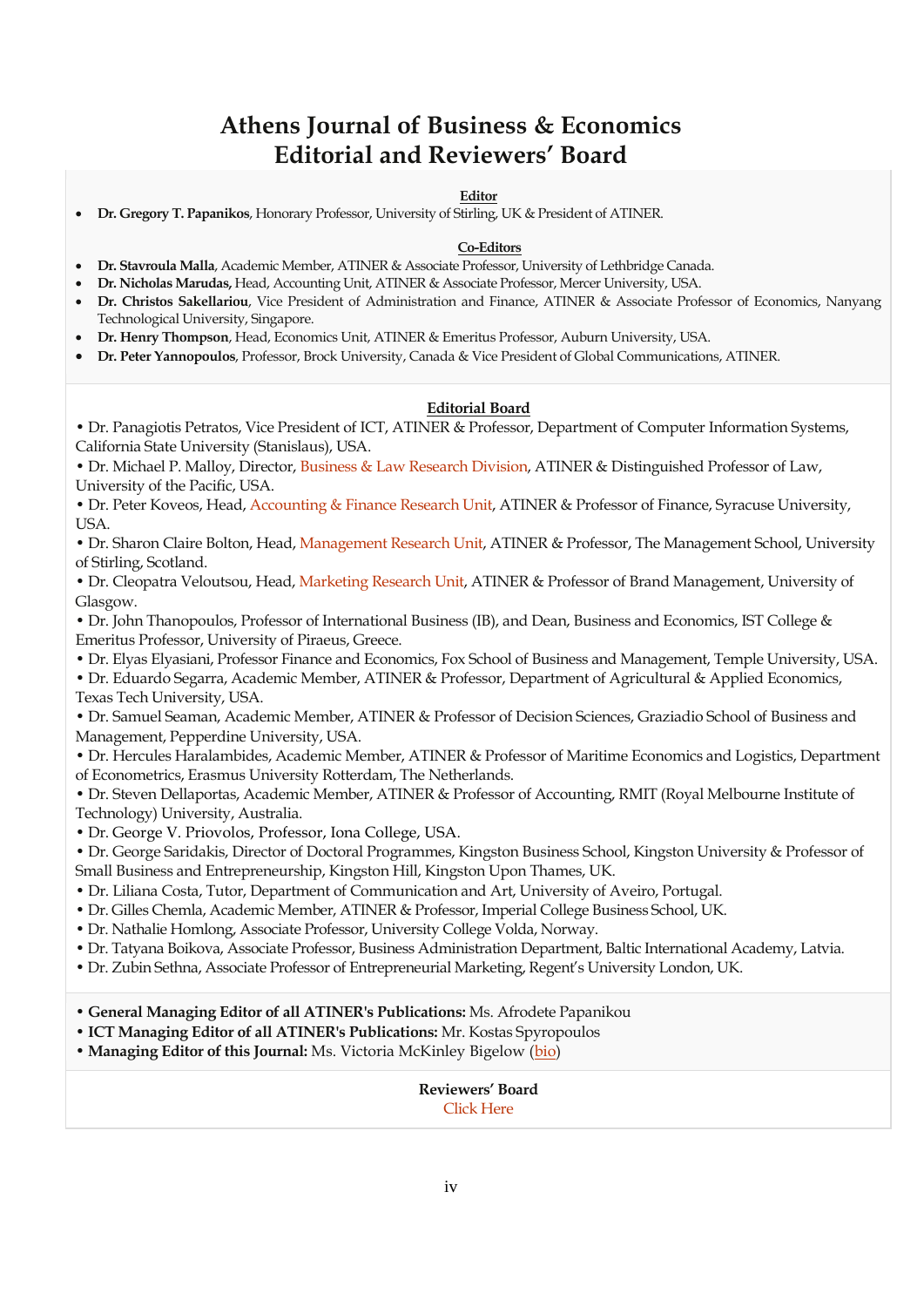# President's Message

All ATINER's publications including its e-journals are open access without any costs (submission, processing, publishing, open access paid by authors, open access paid by readers etc.) and is independent of presentations at any of the many small events (conferences, symposiums, forums, colloquiums, courses, roundtable discussions) organized by ATINER throughout the year and entail significant costs of participating. The intellectual property rights of the submitting papers remain with the author. Before you submit, please make sure your paper meets the **basic academic standards**, which includes proper English. Some articles will be selected from the numerous papers that have been presented at the various annual international academic conferences organized by the different divisions and units of the Athens Institute for Education and Research. The plethora of papers presented every year will enable the editorial board of each journal to select the best, and in so doing produce a top-quality academic journal. In addition to papers presented, ATINER will encourage the independent submission of papers to be evaluated for publication.

The current issue is the third of the eighth volume of the *Athens Journal of Business & Economics (AJBE), published by the [Business & Law](http://www.atiner.gr/BLRD.htm)  [Division](http://www.atiner.gr/BLRD.htm) and the [Economics Unit](http://www.atiner.gr/ECONOMICS-UNIT.htm) of ATINER.*

> Gregory T. Papanikos President ATINER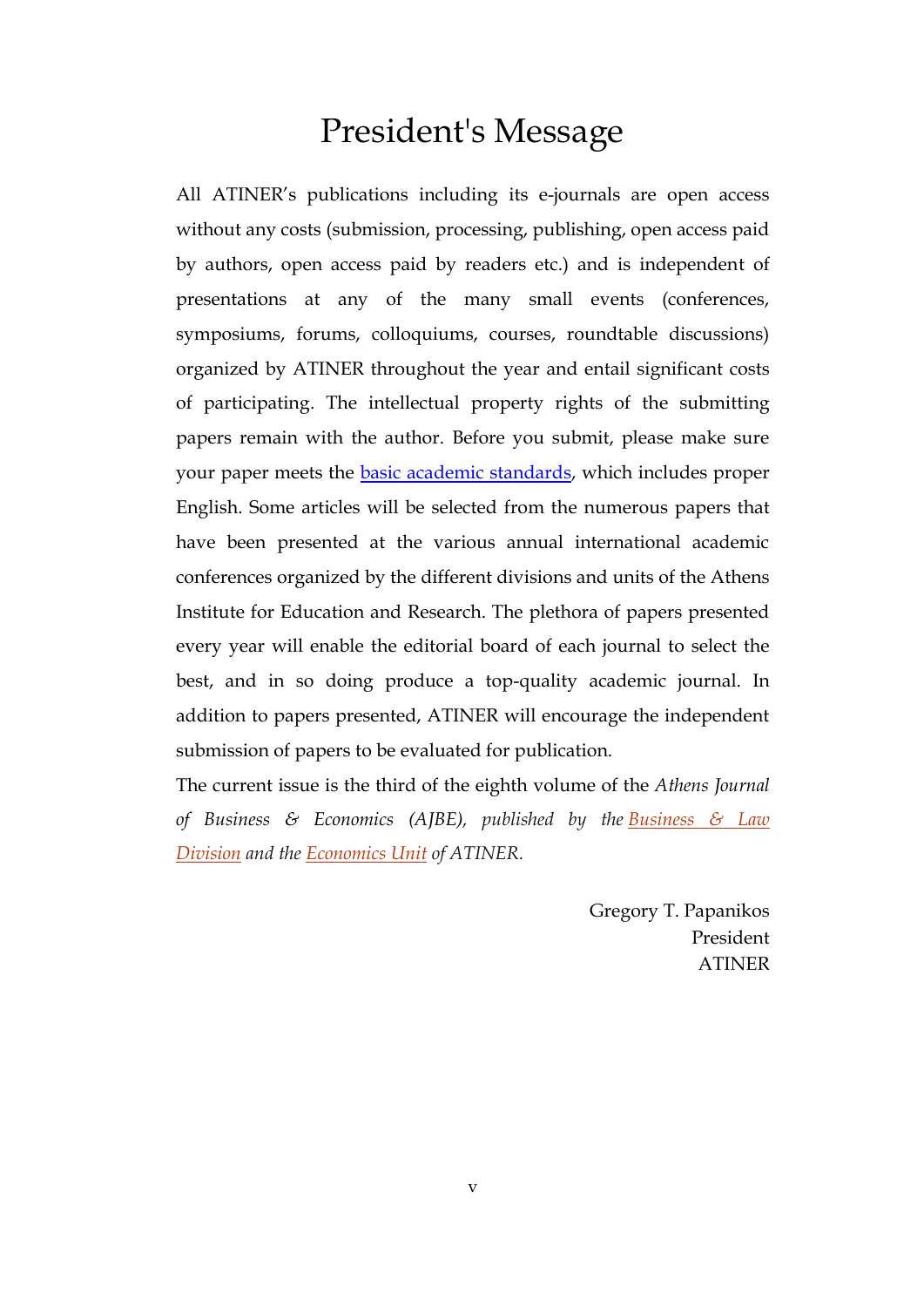

# **Athens Institute for Education and Research** *A World Association of Academics and Researchers*

# **17thAnnual International Symposium on Economic Theory, Policy and Applications 27-30 June 2022, Athens, Greece**

The [Economics Unit](https://www.atiner.gr/economics-unit) of ATINER, will hold its **16thAnnual International Symposium on Economic Theory, Policy and Applications, 27-30 June 2022, Athens, Greece** sponsored by the [Athens](http://www.athensjournals.gr/ajbe)  [Journal of Business & Economics.](http://www.athensjournals.gr/ajbe) The aim of the conference is to bring together academics and researchers of all areas of economics and other related disciplines. You may participate as panel organizer, presenter of one paper, chair a session or observer. Please submit a proposal using the form available [\(https://www.atiner.gr/2022/FORM-ECO.doc\)](https://www.atiner.gr/2022/FORM-ECO.doc).

# **Academic Members Responsible for the Conference**

- **Dr. Gregory T. Papanikos, President, ATINER & Honorary Professor, University of Stirling, UK.**
- **Dr. Chris Sakellariou, Head, Economics Unit & Associate Professor of Economics, Nanyang Technological University, Singapore.**

# **Important Dates**

- Abstract Submission: **16 May 2022**
- Acceptance of Abstract: 4 Weeks after Submission
- Submission of Paper: **30 May 2022**

# **Social and Educational Program**

The Social Program Emphasizes the Educational Aspect of the Academic Meetings of Atiner.

- Greek Night Entertainment (This is the official dinner of the conference)
- Athens Sightseeing: Old and New-An Educational Urban Walk
- Social Dinner

l,

- Mycenae Visit
- Exploration of the Aegean Islands
- Delphi Visit
- Ancient Corinth and Cape Sounion

# **Conference Fees**

Conference fees vary from 400€ to 2000€ Details can be found at: <https://www.atiner.gr/fees>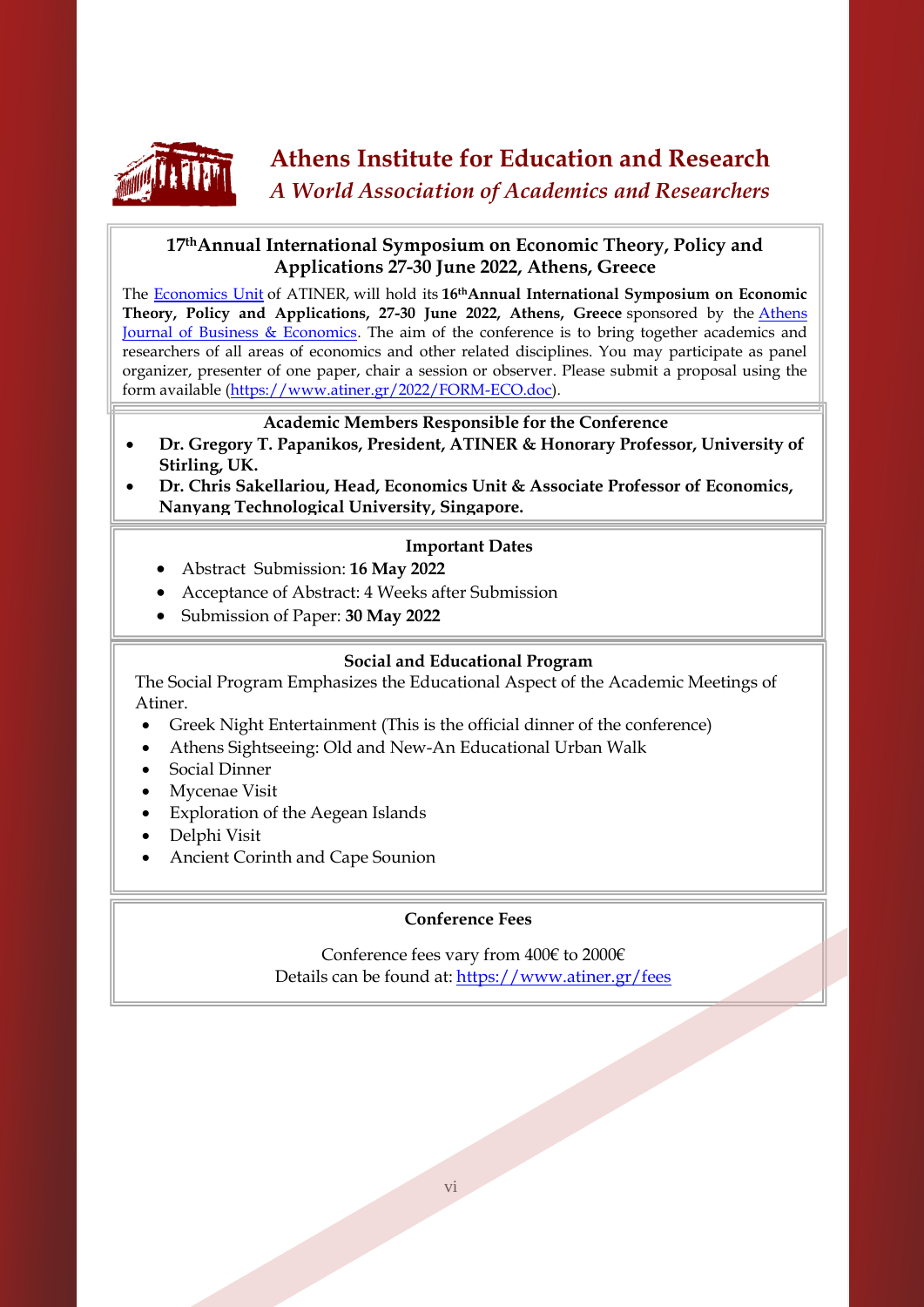

# **Athens Institute for Education and Research** *A World Association of Academics and Researchers*

# **10th Annual International Conference on Business, Law & Economics 1-4 May 2023, Athens, Greece**

The Business, [Economics](http://www.atiner.gr/BLRD.htm) and Law Division (BLRD) of ATINER is organizing its **10th Annual International Conference on Business, Law & Economics, 1-4 May 2023, Athens, Greece,** sponsored by the [Athens](http://www.athensjournals.gr/ajbe) Journal of Business & [Economics](http://www.athensjournals.gr/ajbe) and the Athens [Journal](http://www.athensjournals.gr/ajl) of Law. In the past, the six [units](https://www.atiner.gr/blrd) of BLRD have organized more than 50 annual international conferences on accounting, finance, management, marketing, law and economics. This annual international conference offers an opportunity for cross disciplinary presentations on all aspects of business, law and economics. This annual international conference offers an opportunity for cross disciplinary presentations on all aspects of business, law and economics. Please submit an abstract (email only) to: [atiner@atiner.gr,](mailto:atiner@atiner.gr) using the abstract submission form [\(https://www.atiner.gr/2023/FORM-BLE.doc\)](https://www.atiner.gr/2023/FORM-BLE.doc)

# **Important Dates**

- Abstract Submission: **3 October 2022**
- Acceptance of Abstract: 4 Weeks after Submission
- Submission of Paper: **3 April 2023**

## **Academic Member Responsible for the Conference**

- **Dr. Gregory T. Papanikos**, President, ATINER.
- **Dr. Michael P. Malloy**, Director, Business, [Economics](http://www.atiner.gr/BLRD.htm) and Law Division, ATINER & Distinguished Professor & Scholar, University of the Pacific, USA.
- **Dr. David A. Frenkel**, LL.D., Head, Law [Research](http://www.atiner.gr/docs/LAW_UNIT.htm) Unit, ATINER & Emeritus Professor, Law Area, Guilford Glazer Faculty of Business and Management, Ben-Gurion University of the Negev, Beer-Sheva, Israel.

## **Social and Educational Program**

 The Social Program Emphasizes the Educational Aspect of the Academic Meetings of Atiner.

- Greek Night Entertainment (This is the official dinner of the conference)
- Athens Sightseeing: Old and New-An Educational Urban Walk
- Social Dinner
- Mycenae Visit
- Exploration of the Aegean Islands
- Delphi Visit
- Ancient Corinth and Cape Sounion More information can be found here:<https://www.atiner.gr/social-program>

# **Conference Fees**

Conference fees vary from 400€ to 2000€ Details can be found at: <https://www.atiner.gr/fees>